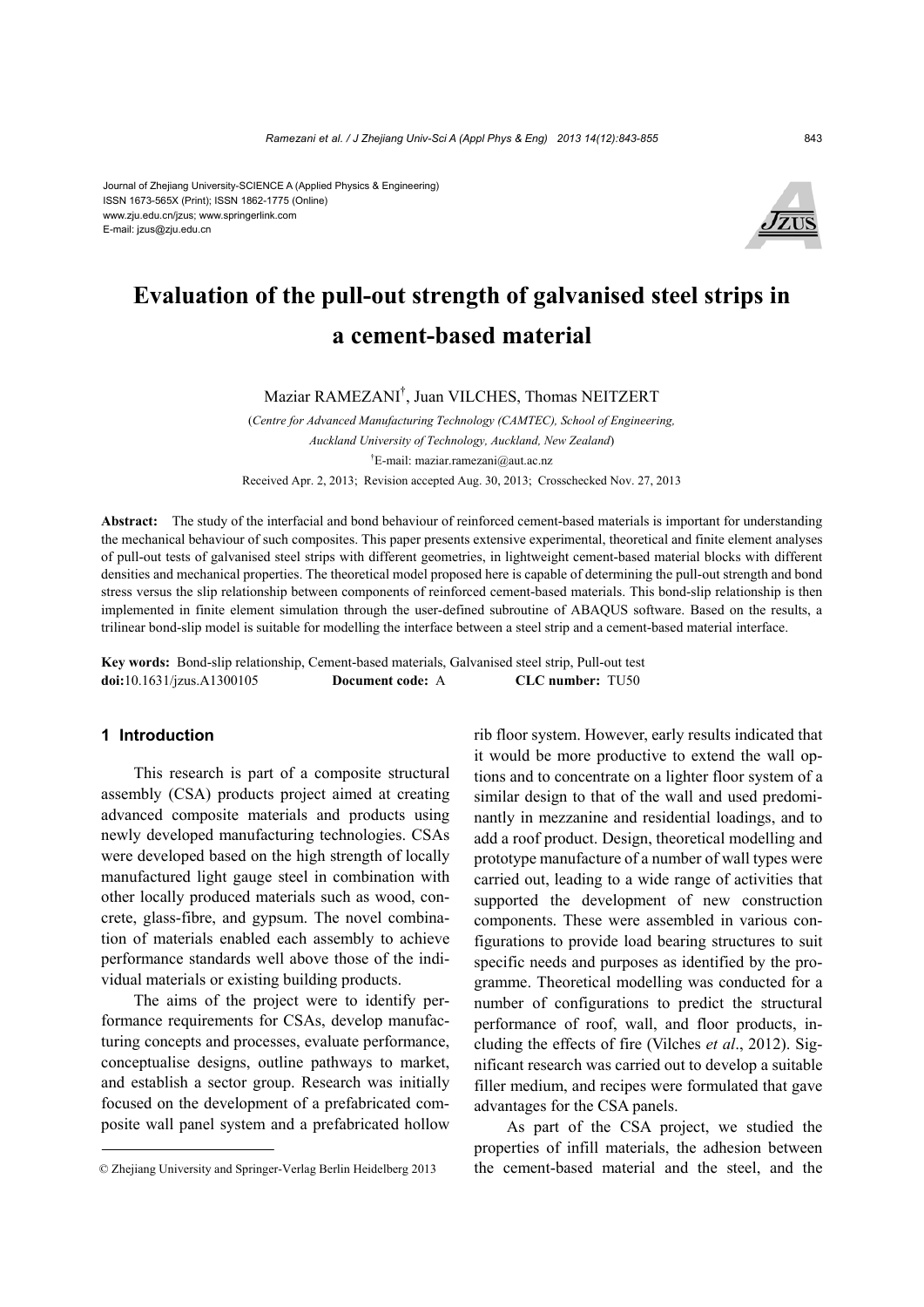effects of the steel geometries on bonding behaviour, and developed models using theoretical and finite element (FE) analyses to predict the behaviour of bonding between the cement-based material and the galvanised steel.

A reinforced cement-based material is a composite material made up of two components with unequal mechanical properties and physical features. In general, an external load is applied to the cement-based material and reinforcing bars or strips receive their part of the load only from the bond with the surrounding matrix. In such composite structures, the bond and the properties of the interface between different components of the reinforced cement-based material have a significant effect on structural behaviour (Alterman *et al*., 2011). The bond of the bars or strips to the surrounding matrix can be a key element in determining the ultimate load-carrying capacity of the composite material. Furthermore, the deformation capacity of the components, and hence the redistribution capacity of statistically indeterminate structures, is directly influenced by the bond (Jiang and Qiu, 2009).

However, currently there is no straightforward experimental method to determine these interface properties. This is due mainly to difficulties involved in conducting strain measurements on the bars or strips during the test (Banholzer *et al*., 2005). Many different alternative test set-ups and experimental techniques have been developed in recent years to investigate the basic mechanisms controlling the properties of a composite interface. One of the most popular experimental techniques is the pull-out test, in which a single bar or strip is pulled out of the surrounding matrix and the corresponding load versus displacement relation is recorded. In this test, the resistance to the debonding and the pull-out processes depends on the bond properties of the composite interface and the interfacial bond area (Pozolo and Andrawes, 2011). Therefore, the load-displacement curve depends on the tested geometric arrangement and does not represent a material-specific relation of the tested composite.

To attain material parameters which are independent of the geometric arrangement, mathematical models have to be applied to analyse the experimentally determined load versus displacement relation and to define the shear force transmission between the reinforcing component and the matrix. Many of these models use systems of equations to analytically describe the processes occurring in a pull-out test, and a so-called bond stress versus slip relation to define the interfacial material properties. The aim of this study was to investigate the bond properties of galvanised steel strips in a cement-based matrix. Only a few studies have been published about the structural bond properties between concrete or cement-based materials and steel, using pull-out tests (Cao and Chung, 2001; De Lorenzis *et al*., 2002; Chang, 2003; Al-mahmoud *et al.*, 2007). Most previous investigations of bonding behaviour focused mainly on experimental and theoretical studies of shear stress between reinforcing bars and concrete cement-based specimens (Bouazaoui and Li, 2008; Fang *et al*., 2006; Khandaker and Hossain, 2008), but not directly on steel strips as in this study. A few FE simulations of pull-out tests are available in the literature (Wu *et al*., 2009; Wei *et al*., 2012), but they lack accurate modelling of the interface and bond behaviour.

The main scope of this study was to assess the pull-out behaviour of galvanised steel strips from a cement-based medium and to obtain the local bond stress versus slip relationship. Experimental and theoretical analyses were conducted to investigate the bond properties of the composite structure. FE models were developed in ABAQUS software to predict the bonding behaviour between the cement-based material and the galvanised steel strip and the results are compared with experimental and theoretical techniques. Because bonding is a general problem for wall panel designs and for other uses of cement-based materials that employ steel strips for reinforcement, we investigated the influence of the geometry of the steel strips and the material properties of the matrix on the pull-out behaviour. The results of this research may enable the development of more reliable composite structural assemblies.

### **2 Experimental**

In our study, the pull-off test samples included a cement-based material cube (100 mm×100 mm× 100 mm) with a galvanised steel (grade G250 New Zealand Steel) sheet (50 mm×0.75 mm×150 mm)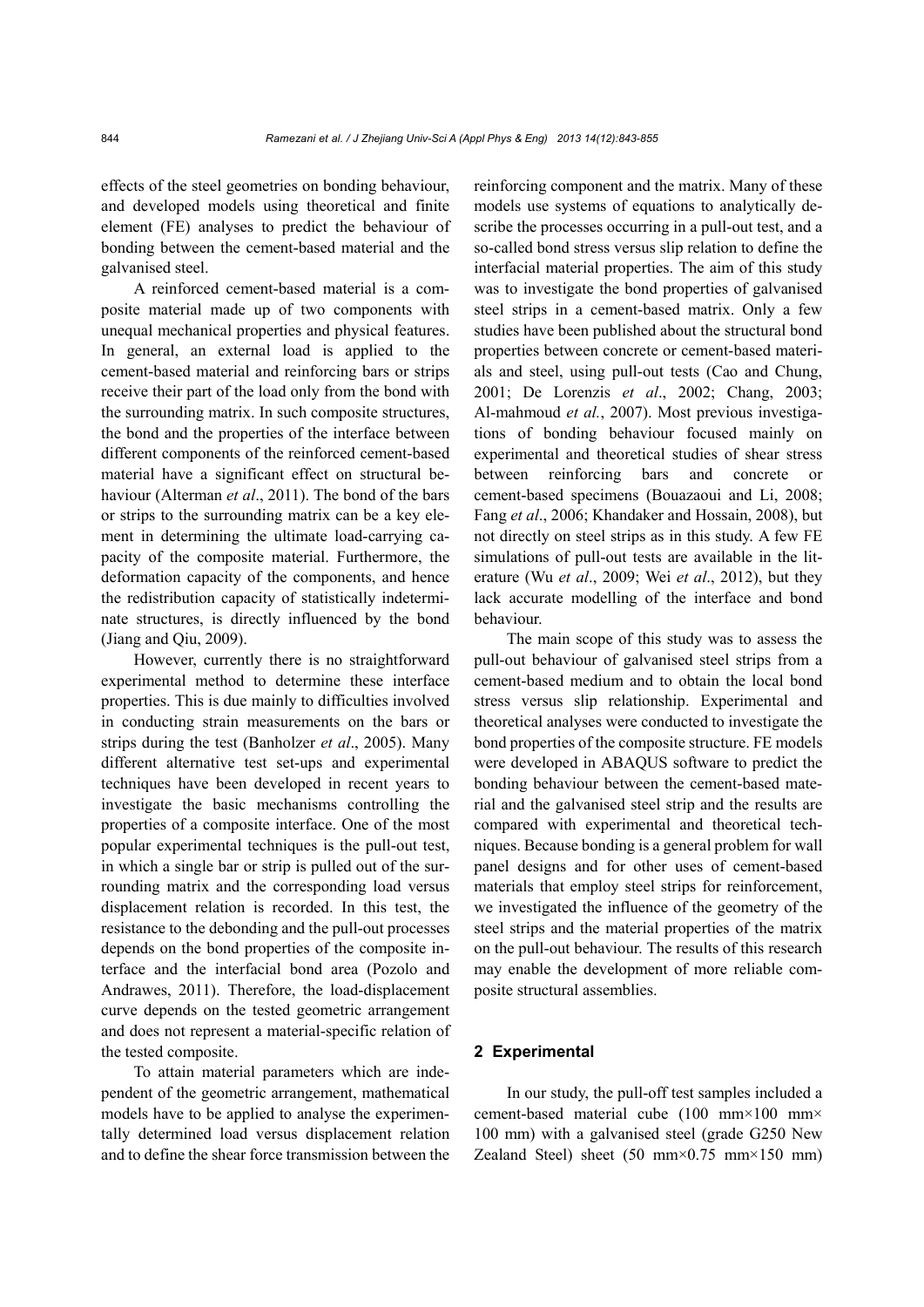standing in the centre. Steel sheets were cleaned and degreased using soapy water, without damaging the coating, before they made contact with the fresh cement-based material. Portland cement type GP was used for all the cement-based mixtures, together with fly ash obtained from the Golden Bay Cement Company of New Zealand. Cement-based material mixtures were prepared with densities of 800, 1000, and  $1200 \text{ kg/m}^3$  by using stable foam cement compositions, based on experiments by Kearsley and Mostert (2005).

The cement-based material was obtained by mixing cement, water, and foam in a mortar mixer. The foam, at a density of 56 kg/m<sup>3</sup>, was prepared using a foam generator. Ultrafoam was used as the foaming agent and quick gel as the viscosifier. These were mixed with water in the foam generator, until the foam bubble size was uniform and stable (usually 2 min). The Portland cement and water were mixed for 5 min. The foam was then added to the cement matrix while stirring, with continual mixing for 1 to 2 min. When the mix of foam cement matrix was uniform, the prepared cement-based material was poured into a test mould with slight vibration to ensure complete filling of the mould.

Under standard conditions, specimens were de-moulded after 24 h and then moist-cured in a standard curing room for a further 28 d, before testing the samples. Standard cylinders of 100 mm diameter were used for compressive strength tests, which were carried out in a standard testing machine of 100 kN capacity at a loading displacement rate of 0.1 mm/s. The cylinders were tested for compressive strength after 28 d according to the ASTM C39 standard test method for compressive strength of foam concrete specimens.

Pull-out tests were conducted at the Auckland University of Technology, New Zealand to investigate

the effect of various parameters such as the hole patterns in the steel strips (Fig. 1), and the mechanical properties of the cement-based material. Different hole patterns were prepared including different numbers of holes (0, 1, 2, 4, 9, and 14) and holes of different radius or distribution (Table 1). In codifying the hole pattern produced, steel plates were identified as S0, S1-6, S4-3, S9-2, S1-8, S2-8, S14-3, S1-14, S4-7, and S9-5, to indicate the number and approximate radius of holes. CBM1, CBM2, and CBM3 represent three types of cement-based mixtures with densities of 800, 1000, and 1200 kg/m<sup>3</sup>, respectively. Plates were put in a casting mould and the whole set-up could be easily assembled and disassembled. Steel strips were placed in the middle of the specimens and embedded 50 mm into the cement-based material among the holding bolts. Before putting the steel strips into the casting mould, they were cleaned with hydrochloric acid to wash away all impurities such as fats and oils.

Pull-out tests were carried out using a universal testing machine equipped with a testing rig with a freely adjustable ball-joint (Fig. 2). Four M10 bolts were embedded in the cubic cement-based material

**Table 1 Characteristics of hole patterns** 

| Hole pattern       | Number of | Radius of  | Area of        |
|--------------------|-----------|------------|----------------|
|                    | holes     | holes (mm) | holes $(mm^2)$ |
| S <sub>0</sub>     | 0         |            |                |
| $S1-6$             |           | 5.66       | 100.6          |
| $S4-3$             | 4         | 2.83       | 100.6          |
| $S9-2$             | 9         | 2.00       | 113.1          |
| $S1-8$             | 1         | 8.00       | 201.1          |
| $S2-8$             | 2         | 8.00       | 402.1          |
| S <sub>14</sub> -3 | 14        | 3.46       | 526.5          |
| $S1-14$            | 1         | 13.86      | 603.5          |
| $S4-7$             | 4         | 6.93       | 603.5          |
| $S9-5$             | 9         | 4.90       | 678.9          |
|                    |           |            |                |



**Fig. 1 Patterns of holes in steel strips**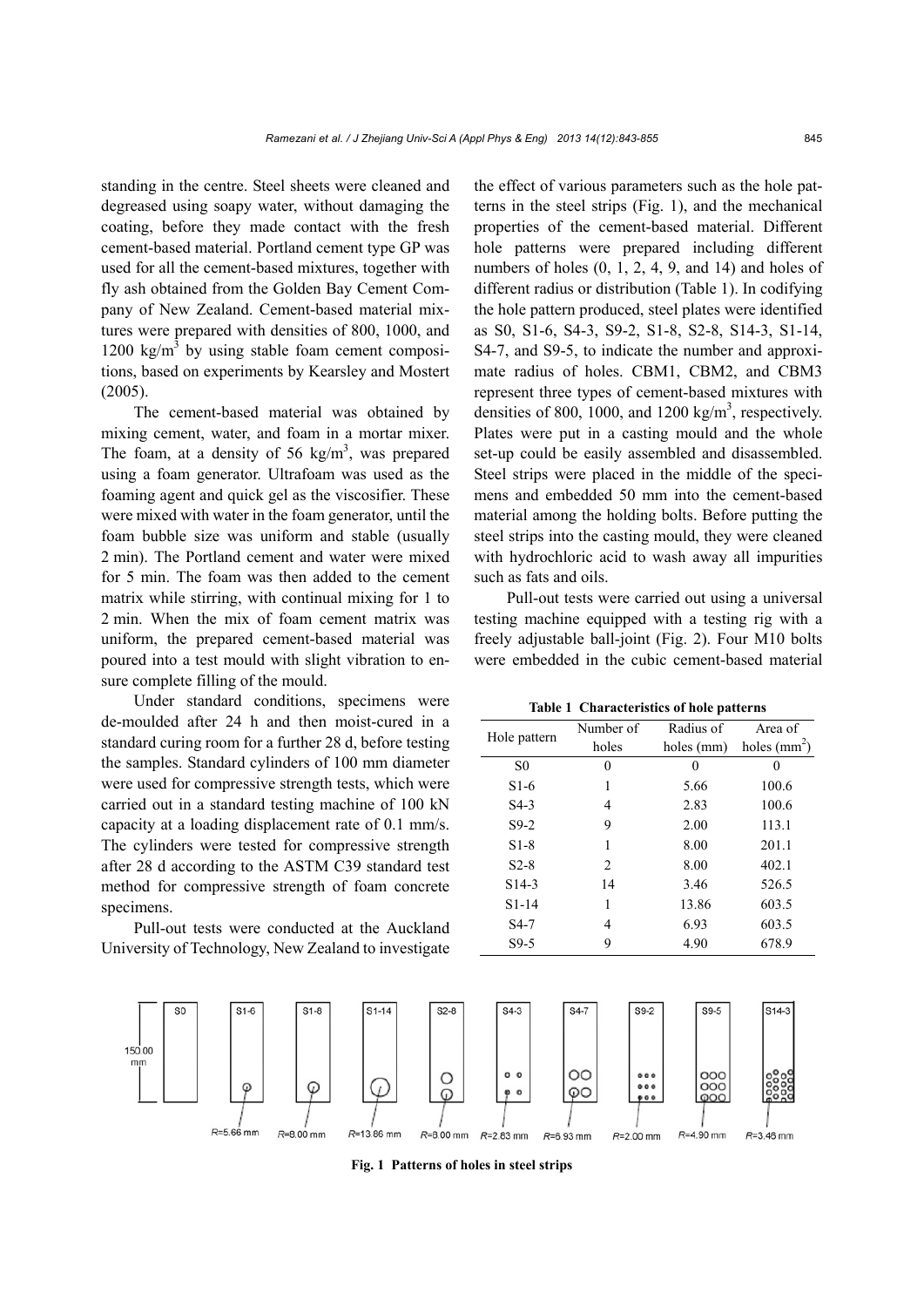samples and fixed to a plate at the bottom of the cement-based material cube, to hold the sample in place. The adjustable ball-joint for pull-out tests ensures that the pull-out forces are centric to the strips during loading. A load was applied to the metal strip through a mechanical joint and was evenly increased while controlling the displacement at a rate of 0.05 mm/s. Both the applied load and the displacement of the steel strip were recorded on a computer until the strip was extracted from the cement-based mixture cube.



**Fig. 2 Testing mechanism with a freely adjustable ball-joint and a plate with embedded-bolts within cement-based material samples** 

#### **3 Theoretical analysis**

This section represents a theoretical analysis based on the model previously developed by one of the authors (Chu and Neitzert, 2007). The theoretical analysis sheds light into the bond behaviour by assuming a local bond stress *τ* versus slip *s* relationship. This assumption is then used to obtain the maximum tensile strength and the distributions of bond stress after bond failure. Fig. 3 shows the theoretical model for a pull-out test and its corresponding bond-slip model is depicted in Fig. 4. The subscript 's' stands for steel and 'c' represents cement-based material. It should be pointed out that the theoretical model developed in this section is for a double lap joint pull-out test (Fig. 3a).

A linear load-displacement (*P*-*d*) relationship is assumed for the model as illustrated in Fig. 4a until the pull-out load reaches its maximum,  $P_{\text{max}}$ . Based on Fig. 4a, it can be assumed that the shear stress along the bonding area increases almost linearly, until it exceeds the maximum shear stress value, *τ*m. The initial crack then takes place at the peak load  $P_{\text{max}}$ , signifying the local bond strength decreases dramatically within a very small slip after reaching the



(a) Load-displacement curve; (b) Bond-slip curve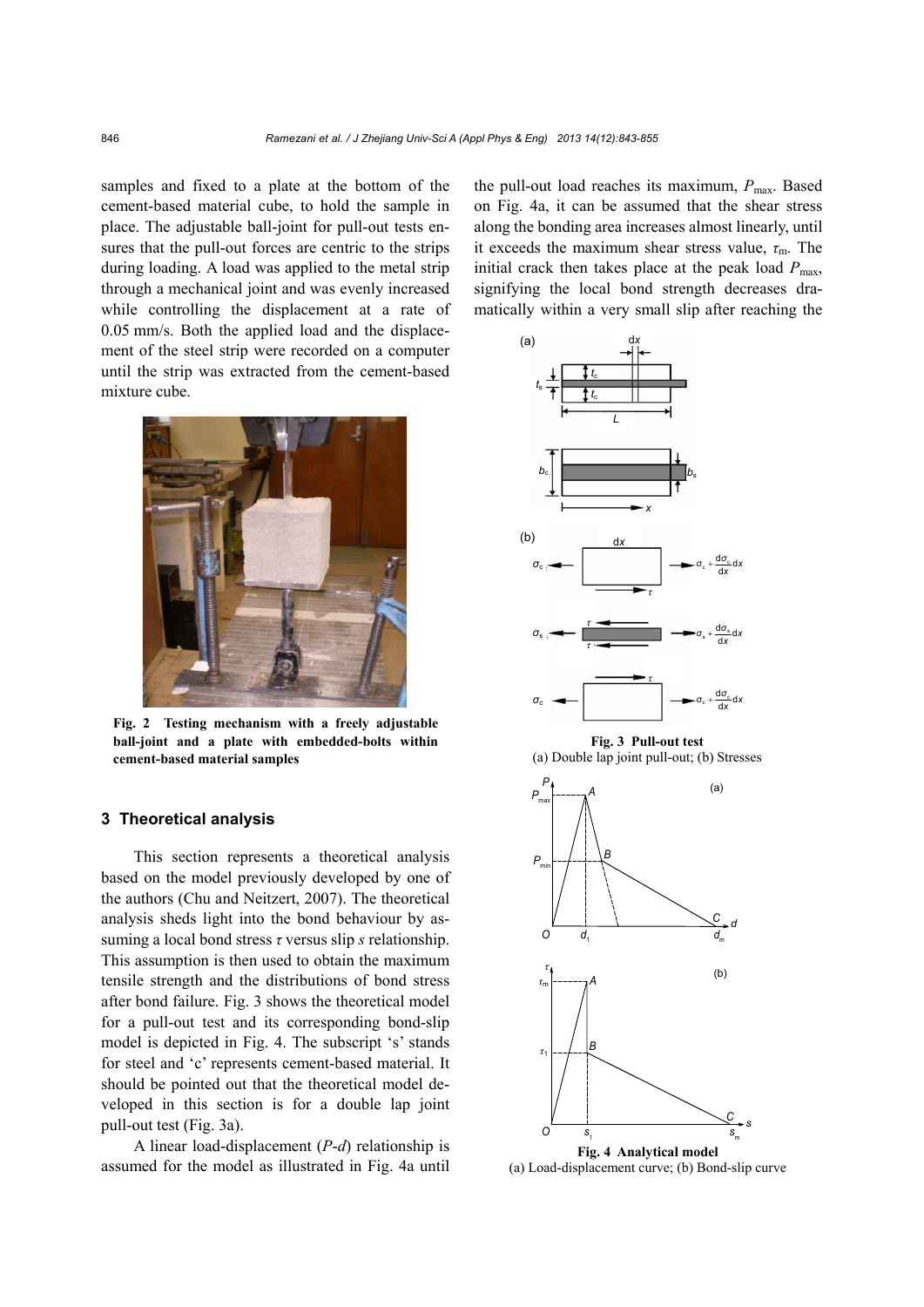maximum value  $\tau_{\rm m}$ . As a result, a significant decrease in local bond stress after  $\tau_m$  can be seen in Fig. 4b. Therefore, it can be concluded from Fig. 4 that the corresponding slip  $s_1$  is equivalent to the displacement  $d_1$ .

In this study, a trilinear local bond-slip model (Fig. 4b) is used to develop the theoretical model of the shear bonding of steel strip and cement-based material. To solve the model numerically, three parameters including *τ*m, *τ*1, and *s*m should be determined. Previously, Yuan *et al*. (2001) and Wu *et al*. (2002) derived analytical solutions for pull-out models with relatively simpler bilinear bond-slip models. In this research, the method is further extended to be appropriate for a pull-out test with a trilinear bond-slip model.

The theoretical model assumes homogeneous and linear elastic behavior for both the steel and the cement-based material. It is also assumed that only shear force is applied to the bonding layer. Normal stresses  $\sigma_s$  and  $\sigma_c$  are considered to be uniform throughout the contact cross-section. The equations of equilibrium for the galvanised steel and the cement-based matrix can be written as

$$
\frac{d\sigma_s}{dx} - \frac{2\tau}{t_s} = 0,\t\t(1)
$$

$$
\sigma_{\rm s}t_{\rm s}b_{\rm s}+2\sigma_{\rm c}t_{\rm c}b_{\rm c}=0,\tag{2}
$$

where  $t_s$  and  $t_c$  are the thickness of the steel strip and the cement-based cube, respectively;  $b_s$  and  $b_c$  are the width of the steel strip and the cement-based cube, respectively;  $\tau$  is the shear stress; and  $\sigma_s$  and  $\sigma_c$  are uniform normal stresses in the strip and the cement-based material, respectively. The slip *s* is defined as the relative displacement of the steel  $u_s$  and the cement-based matrix  $u_c$ , which can be written as a function of *x*:

$$
s(x)=u_{s}(x)-u_{c}(x).
$$
 (3)

The following equations can be used to characterise the trilinear bond-slip model presented in Fig. 4b:

$$
\tau = \begin{cases}\n\frac{\tau_{\text{m}}}{s_1}s, & 0 \le s \le s_1, \\
\frac{\tau_1(s_{\text{m}} - s)}{s_{\text{m}} - s_1}, & s_1 \le s \le s_{\text{m}}, \\
0, & s > s_{\text{m}},\n\end{cases}
$$
\n(4)

where  $\tau_{\rm m}$ ,  $\tau_{\rm 1}$ ,  $s_{\rm m}$ , and  $s_{\rm 1}$  are described in Fig. 4b. Different numerical solutions can be used for solving the ascending part *OA* and descending parts *AB* and *BC* of Fig. 4a. The crack is assumed to initiate at the local contact point where its bonding stress reaches the maximum shear stress value *τ*<sub>max</sub>. The initial crack is on the loading end of the strip, and *a* is the crack length (Fig. 5).



**Fig. 5 Crack length** *a*

1. Stage *OA* (*a*=0): when the bonding shear stress in the entire bonding region takes place in the ascending part *OA* of the diagram in the bond-slip model ( $a=0$ ), the solution is ( $0 \le x \le L$ ):

$$
s(x) = \frac{P\lambda_1 s_1 \cosh(\lambda_1 x)}{2b_s \tau_m \sinh(\lambda_1 L)},
$$
  
\n
$$
\tau(x) = \frac{\tau_m}{s_1} s(x),
$$
  
\n
$$
\sigma_s(x) = \frac{P \sinh(\lambda_1 x)}{b_s t_s \sinh(\lambda_1 L)},
$$
  
\n(5)

where

$$
\lambda_1^2 = \frac{2\,\tau_{\rm m}}{s_1} \bigg( \frac{1}{E_s t_s} + \frac{b_s}{2\,E_c t_c b_c} \bigg),\tag{6}
$$

where  $E_s$  and  $E_c$  are the Young's moduli of the galvanised steel and the cement-based material, respectively.

The boundary conditions are:

$$
\begin{cases}\n\sigma_s = 0, & x = 0, \\
\sigma_s = \frac{P}{t_s b_s}, & x = L.\n\end{cases}
$$
\n(7)

2. Stage  $AB$  ( $0 \le a \le L$ ): now, the bonding shear stress extends in both the ascending section *OA* and the descending section *AB* of the bond-slip model. Hence, the numerical solution is subdivided and expressed separately for the ascending region (0≤*x*≤*L*−*a*)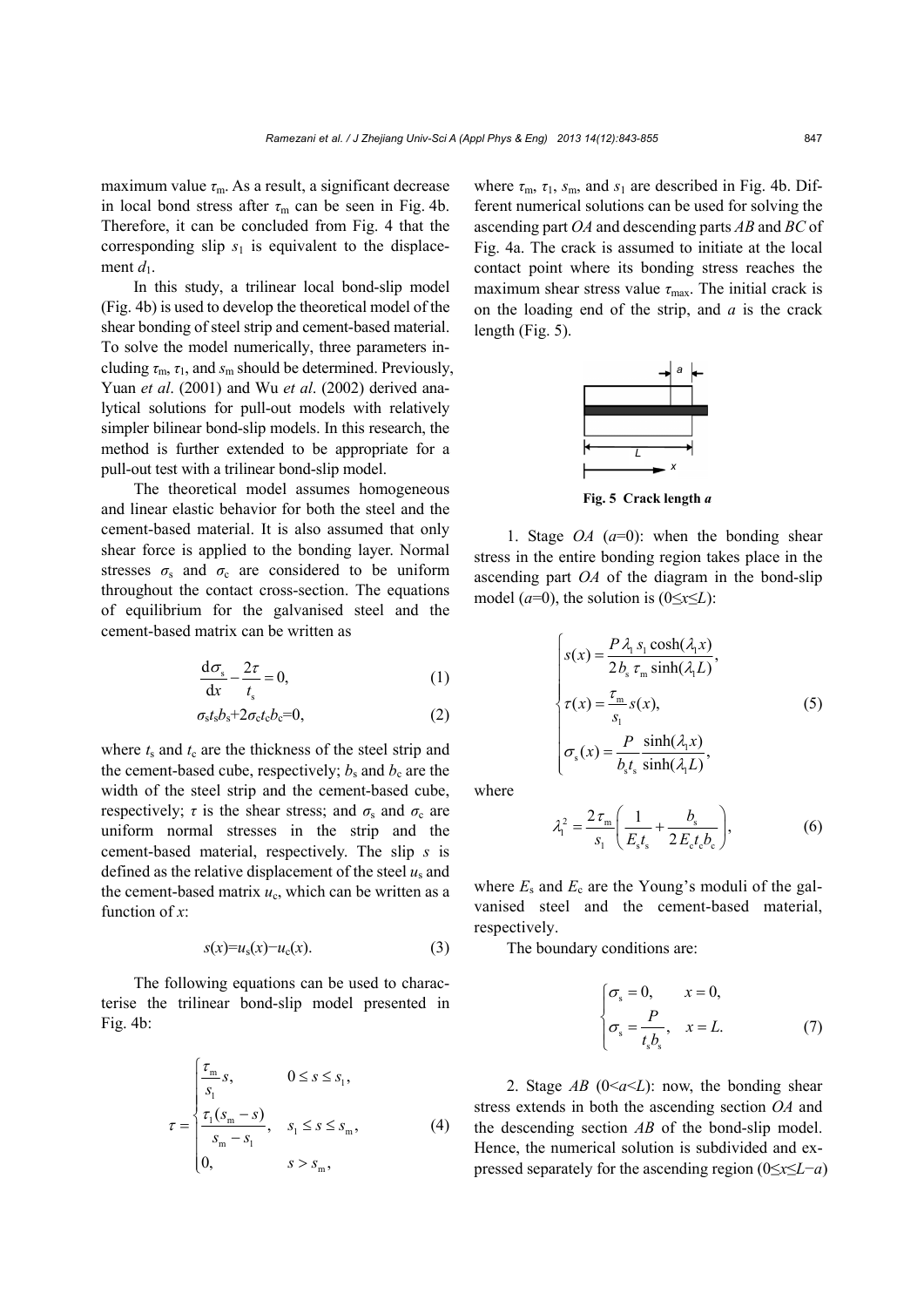and descending region (*L*−*a*≤*x*≤*L*) of the *τ*-*s* diagram. If 0≤*x*≤*L*−*a*,

$$
s(x) = s_1 \frac{\cosh(\lambda_1 x)}{\cosh(\lambda_1 (L - a))},
$$
  
\n
$$
\tau(x) = \frac{\tau_m}{s_1} s(x),
$$
  
\n
$$
\sigma_s(x) = \frac{2\tau_m}{\lambda_1 t_s} \frac{\sinh(\lambda_1 x)}{\cosh(\lambda_1 (L - a))}.
$$
\n(8)

If *L*−*a*≤*x*≤*L*,

$$
s(x) = \left(\frac{P\lambda_2}{2\tau_1 b_s \cos(\lambda_2 a)} - \tan(\lambda_2 a)\right)
$$
  
\n
$$
\times (s_m - s_1) \sin(\lambda_2 (x - L + a))
$$
  
\n
$$
-(s_m - s_1) \cos(\lambda_2 (x - L + a)) + s_m,
$$
  
\n
$$
\tau(x) = \frac{\tau_1 (s_m - s)}{s_m - s_1},
$$
  
\n
$$
\sigma_s(x) = \frac{2\tau_1}{\lambda_2 t_s} \cos(\lambda_2 (x - L + a))
$$
  
\n
$$
\times \left(\frac{P\lambda_2}{2\tau_1 b_s \cos(\lambda_2 a)} - \tan(\lambda_2 a)\right)
$$
  
\n
$$
+\frac{2\tau_1}{\lambda_2 t_s} \sin(\lambda_2 (x - L + a)),
$$
 (9)

where

$$
\lambda_2^2 = \frac{2\,\tau_1}{s_m - s_1} \left( \frac{1}{E_s t_s} + \frac{b_s}{2E_c t_c b_c} \right). \tag{10}
$$

The boundary conditions are:

$$
\begin{cases}\n\sigma_s = 0, & x = 0, \\
s = s_1, & x = L - a, \\
\sigma_s = \frac{P}{t_s b_s}, & x = L.\n\end{cases}
$$
\n(11)

The crack length *a* is determined by

$$
P = \left(\frac{\tau_{\rm m}}{\lambda_1} \tanh(\lambda_1 (L - a)) + \frac{\tau_1}{\lambda_2} \tan(\lambda_2 a)\right) 2b_{\rm s} \cos(\lambda_2 a),\tag{12}
$$

assuming  $\sigma_1$  is continuous for *x*=*L*−*a*. For the current

theoretical model,  $P = P_{\text{max}} = 2b_s \tau_{\text{m}}/\lambda_1$ , when  $a = 0$ ,  $d = s_1$ ; and  $P=P_{\text{min}}=2b_s\tau_1/\lambda_2$ , when  $a=L$ ,  $d=(s_1-s_m)\cos(\lambda_2 L)$  $+s_m$ .

3. Stage *BC* (*a*=*L*): when the bonding shear stress in the entire bonding region takes place in the descending section *BC* of the *τ*-*s* diagram, the solution is (0≤*x*≤*L*):

$$
\begin{cases}\ns(x) = -\frac{P\lambda_2(s_m - s_1)}{2\tau_1 b_s} \frac{\cos(\lambda_2 x)}{\sin(\lambda_2 L)} + s_m, \\
\tau(x) = \frac{\tau_1(s_m - s)}{s_m - s_1}, \\
\sigma_s(x) = \frac{P}{b_s t_s} \frac{\sin(\lambda_2 x)}{\sin(\lambda_2 L)}.\n\end{cases}
$$
\n(13)

The boundary conditions are similar to Eq. (9). Using the above equations, the shear bonding stresses  $\tau_{\rm m}$  and  $\tau_1$  as well as the slip, and the normal stress distribution over the bonding region can be defined for any given *s*m. The experimental results can be used to determine *s*m and then the completed local bond-slip model can be implemented to the FE simulation.

## **4 Finite element simulation**

The pull-out test was further studied by FE simulations to investigate the possibility of using the local bond-slip behaviour for structural analysis of composite structures. A 3D FE model was developed through the mainframe ABAQUS release 6.12 for this purpose. This is an implicit analysis code suitable for modelling both material and geometric nonlinearities, and has good contact modelling. The FE analysis comprised an elastic-plastic simulation of the pull-out process and the determination of the loaddisplacement curve in the steel strip. Appropriate boundary conditions were applied to the model and the non-linear geometry NLGEOM option in ABAQUS was used throughout the analysis.

A user-defined subroutine is used to define the interfacial constitutive behaviour and provides a novel numerical model for simulating the bond-slip behaviour of a composite structure. In this way, any special or proprietary interfacial constitutive behaviour can be defined through a user subroutine 'UINTER' written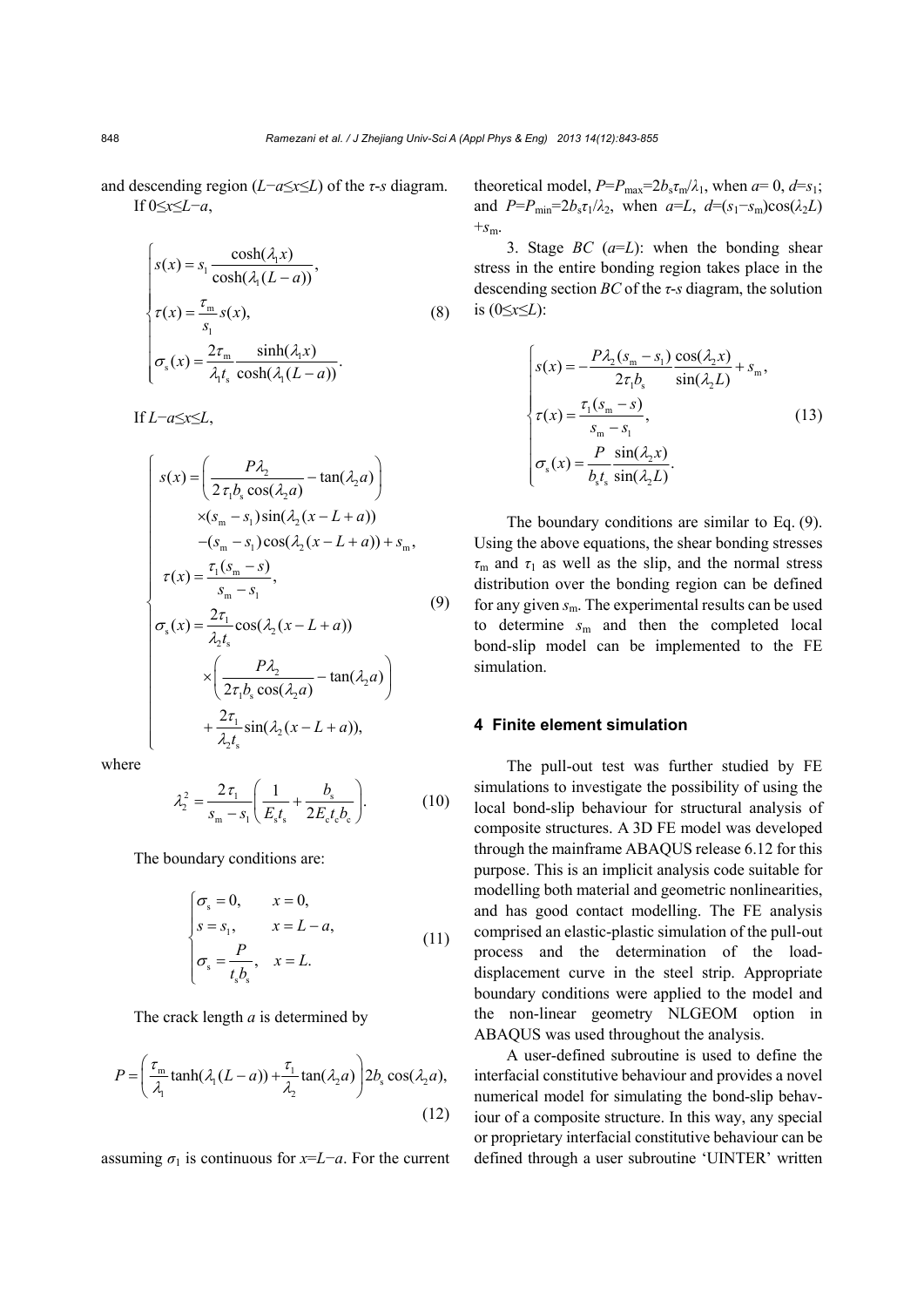in FORTRAN in ABAQUS/Standard, which may include both normal and tangential behaviours. This feature provides a robust tool for simulating bond-slip behaviour. User subroutine UINTER will be called for each contact constraint location of affected contact pairs in every increment of the ABAQUS/Standard analysis. The input to this user subroutine includes the current relative position of a particular constraint point on the slave surface with respect to the corresponding closest point on the master surface, as well as the incremental relative motion between these two points. In our study, the pull-out tests were simulated by applying the user-defined shear constitutive behaviours (*τ*-*s*) obtained from the test results and analytical solutions. The normal direction constitutive behaviour is modelled using the penalty approach once the interaction surfaces are in contact; otherwise the normal strength is zero.

The FE simulations were conducted for all the hole patterns depicted in Fig. 1 and the FE results were compared with experimental results. To minimize computational time, a quarter of the model was simulated due to symmetry, and appropriate constraints were imposed on the symmetry plan. The FE mesh was uniform and was generated using a C3D8R element which is an 8-node linear brick with reduced integration and hourglass control. The material properties of the galvanised steel were determined through a tensile test of the steel specimen. The concrete damaged plasticity model was assumed for the cement-based material. This model provides a general capability for modelling cement-based materials and other quasi-brittle materials in all types of structures. It uses concepts of isotropic damaged elasticity in combination with isotropic tensile and compressive plasticity to represent the inelastic behaviour of a cement-based matrix. The concrete damaged plasticity model is based on the assumption of scalar (isotropic) damage, and is designed for applications in which the concrete or the cementbased materials are subjected to arbitrary loading conditions. The model takes into consideration the degradation of the elastic stiffness induced by plastic straining both in tension and compression. It also accounts for stiffness recovery effects under cyclic loading. Figs. 6 and 7 show the distribution of the von-Mises stress in the CBM3 cube and the strips S0 and S9-5 at *d*=6 mm.



**Fig. 6 Distribution of von Mises stress in pull-out test of the steel strip S0 and CBM3 at** *d***=6 mm** 



**Fig. 7 Distribution of von Mises stress in pull-out test of the steel strip S9-5 and CBM3 at** *d***=6 mm**

### **5 Results and discussion**

The experimental, theoretical, and FE results of the pull-out tests using the steel strips with different hole patterns and three different types of the cement-based materials are presented in this section. The aim of the pull-out experiments was to study the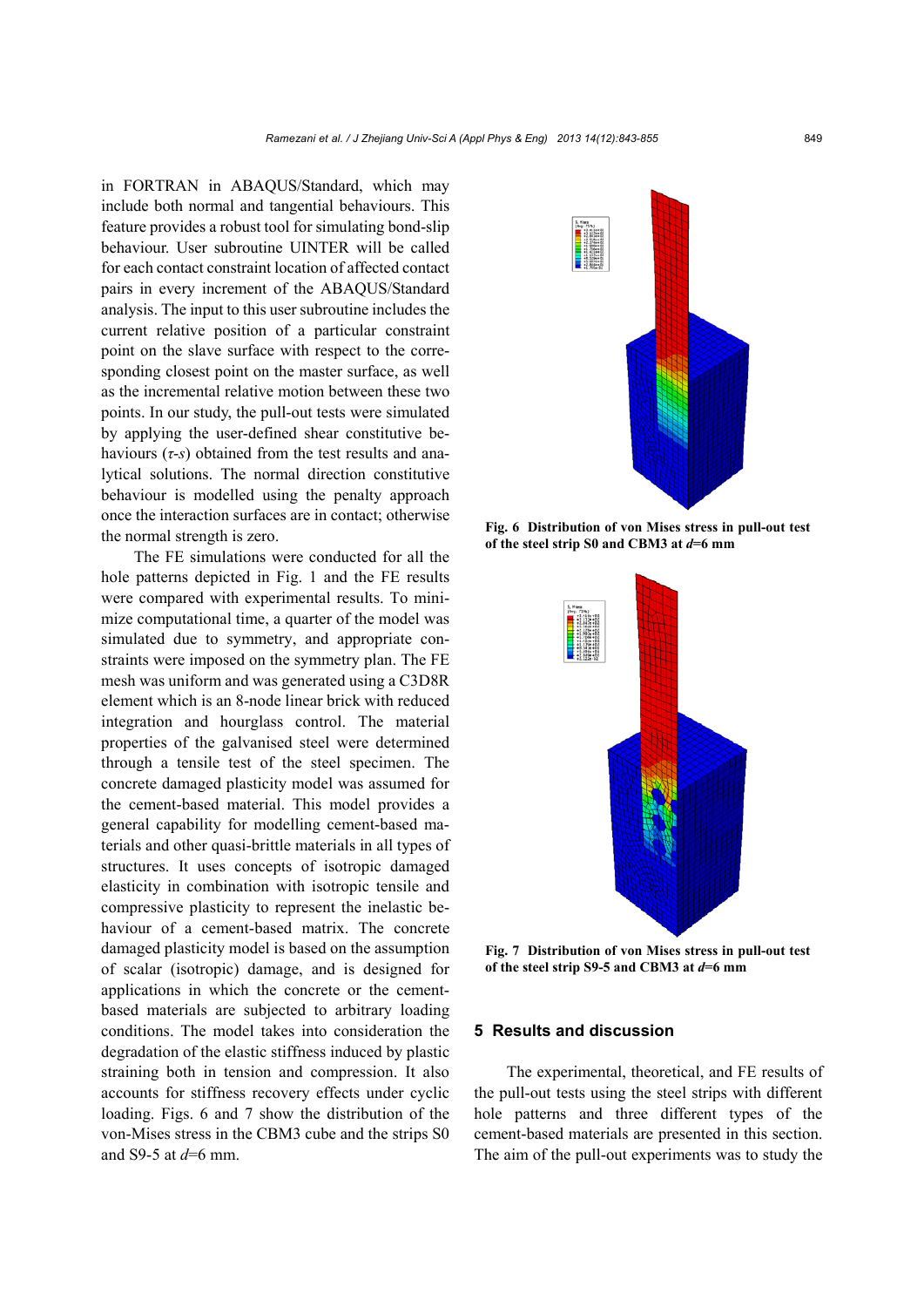effect of ten different hole patterns (Fig. 1) and mechanical properties of the cement-based material on the bonding between the steel and the cement-based matrix. The reference hole area was  $100.6$  mm<sup>2</sup> with a 11.32 mm diameter. The reference area was increased up to 6.75 times, to verify the effect of the anchorage of the cement-based material embedded into holes in various designs.

Ninety pull-out samples were prepared, including those with different numbers of holes, diameters, distributions of holes in the steel strips, and different densities of the cement-based material. Three specimens for each single set were tested to determine the bonding strength during pull-out tests. The maximum pull-out forces as averages for each single set were measured during pull-out tests, and the outcomes are shown in Fig. 8. The compressive strength of the cement-based compositions CBM1, CBM2, and CBM3 were 0.91, 2.97, and 8.8 MPa, respectively. These results show that the strength of the cement-based material is a significant parameter for bonding behaviour. The analysis of the test results led to the conclusion that the pull-out forces increase with increasing strength of the cement-based material. Based on the results, holes cut into the steel strips can be used to improve the pull-out forces for cement-based materials with higher strength; however, a negative effect on the pull-out forces was found for lighter cement-based materials. In CBM1, the values of maximum pull-out strength generally decreased as the area of the holes in the steel strips increased (Fig. 8). The main reason for this was that the area of chemical adhesion was reduced due to the holes cut into the steel strips. The mechanical interlock introduced by the cement-based material inside the holes was not enough to compensate for the loss of adhesion in the weaker matrix. Thus, the holes made in the steel strips are recommendable beyond a certain threshold value for greater compressive strength of the matrix.

In Fig. 9, the pull-out results are displayed as a function of the hole diameter for the CBM3 mixtures. There was a stronger correlation between the pull-out force and the sum of the diameters of the holes  $(R^2=$ 0.9044) for CBM3 samples. CBM1 and CBM2 samples also showed the same trend. From Fig. 9, it is clear that the pull-out forces increased nearly linearly with increasing hole diameter.

The relationship between the sum of the hole circumference areas and the pull-out forces was also analyzed (Fig. 10), to better describe the relationship between strip geometry and pull-out forces. The strips with the greatest circumference areas of all holes had higher pull-out forces and the increase was nearly linear.

The normalized load-displacement curves for the original pull-out test of the steel strip without holes



**Fig. 8 Effect of strip geometry on maximum pull-out force** 



**Fig. 9 Effect of the total diameter of the holes on the pull-out force for CBM3** 



**Fig. 10 Effect of the circumference area of the holes on the pull-out force for CBM3**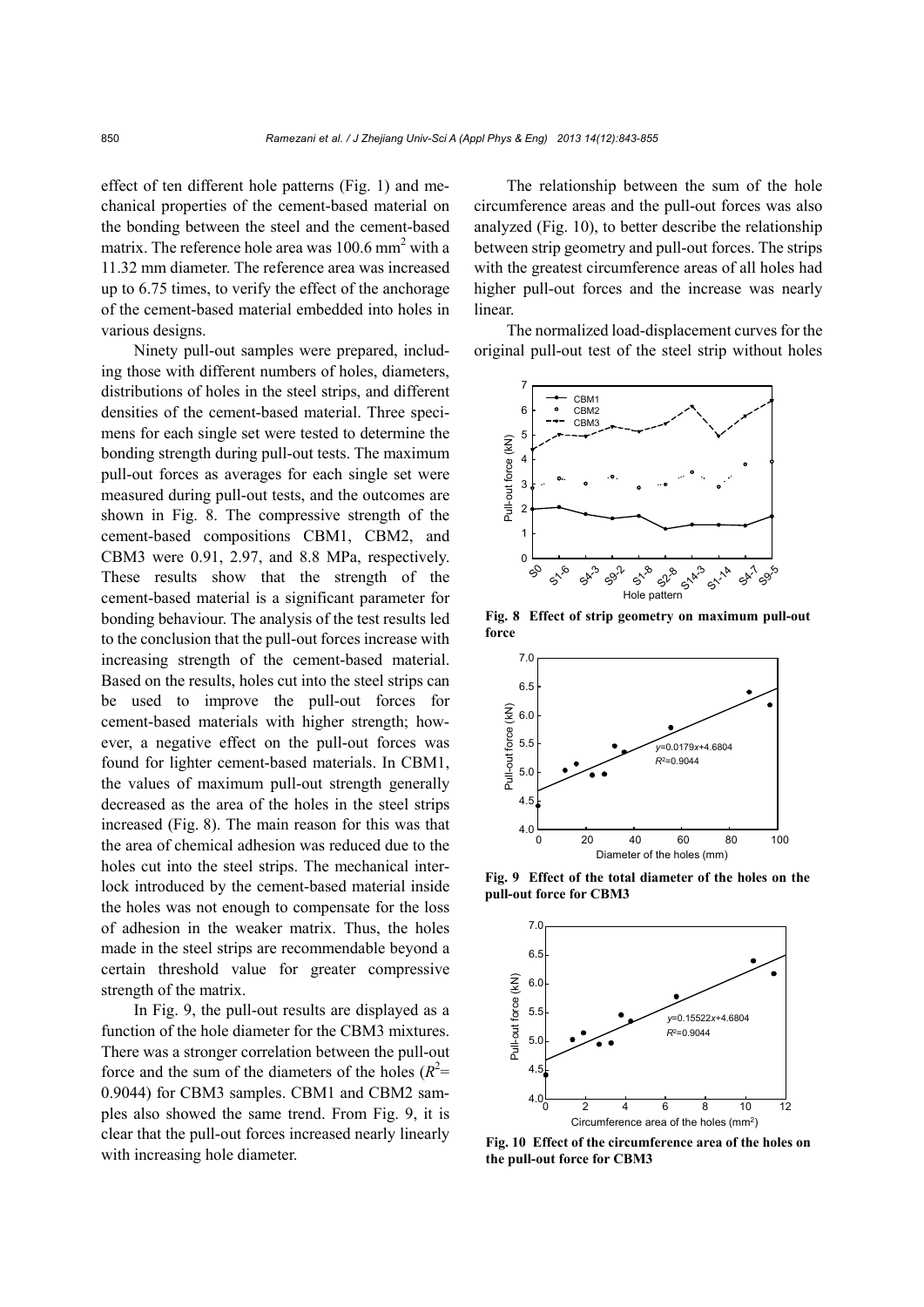(S0) is shown in Fig. 11 for experimental, theoretical, and FE simulation analyses. For brevity, the results of only CBM3 are presented; however, CBM1 and CBM2 showed nearly the same trend. The results show very good agreement, with the FE model predicting a slightly higher pull-out force. The theoretical model developed in Section 3 is valid only for the pull-out test of a steel strip without holes in terms of predicting the load-displacement curve. However, the



**Fig. 11 Comparison of experimental, theoretical, and FE load-displacement curves for the pull-out test of the steel strip S0** 

bond-slip relationship obtained from this model can be used in FE simulations of all other strip geometries through the user-defined subroutine UINTER. The load-displacement curves obtained from the experiments and the FE simulations for all other strip geometries were also compared and showed very good correlations. For brevity, the results for only four cases are presented in Figs. 12, 13, and 14 for CBM3, CBM2, and CBM1, respectively. However, all other cases showed the same trend with very good agreement. The load dropped suddenly after the maximum value was achieved and then started to decrease slowly, indicating that the loading capacity still existed even after the debonding. Pull-out experiments showed that a long softening stage  $(>20d_1)$  existed after the maximum load (Fig. 4a). The maximum pull-out forces obtained from experimental and FE analyses are compared in Figs. 15, 16, and 17 (p.853) for all hole patterns in CBM3, CBM2, and CBM1 cubes, respectively. In general, the FE simulations tended to predict higher pull-out forces (with the exception of 4-hole patterns in CBM2); however, the differences in all cases were less than 7%.



**Fig. 12 Normalized load-displacement curves for the pull-out test of the steel strips in CBM3**  (a) S1-6; (b) S2-8; (c) S4-3; (d) S9-5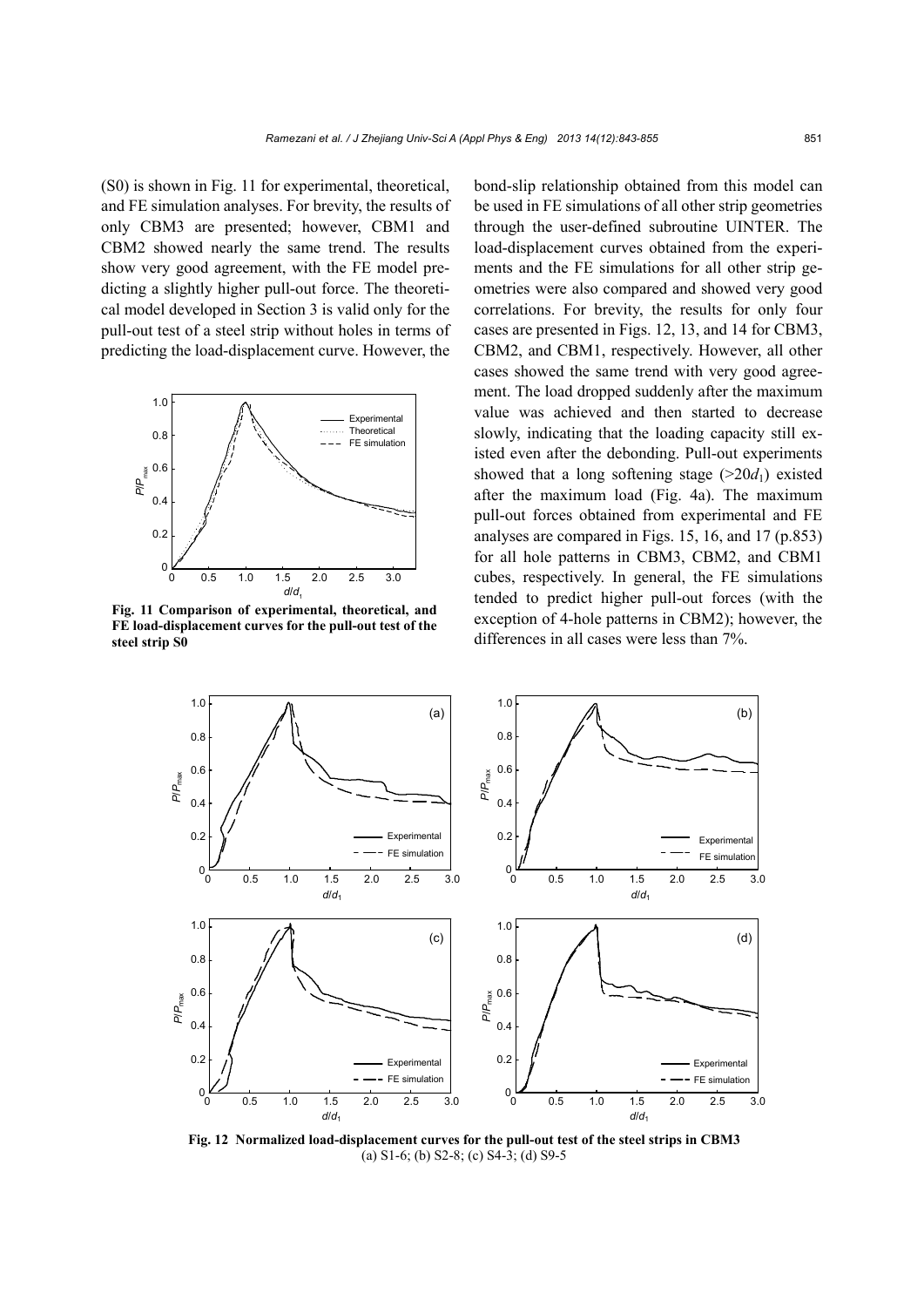

**Fig. 13 Normalized load-displacement curves for the pull-out test of the steel strips in CBM2**  (a) S1-6; (b) S2-8; (c) S4-3; (d) S9-5



**Fig. 14 Normalized load-displacement curves for the pull-out test of the steel strips in CBM1**  (a) S1-6; (b) S2-8; (c) S4-3; (d) S9-5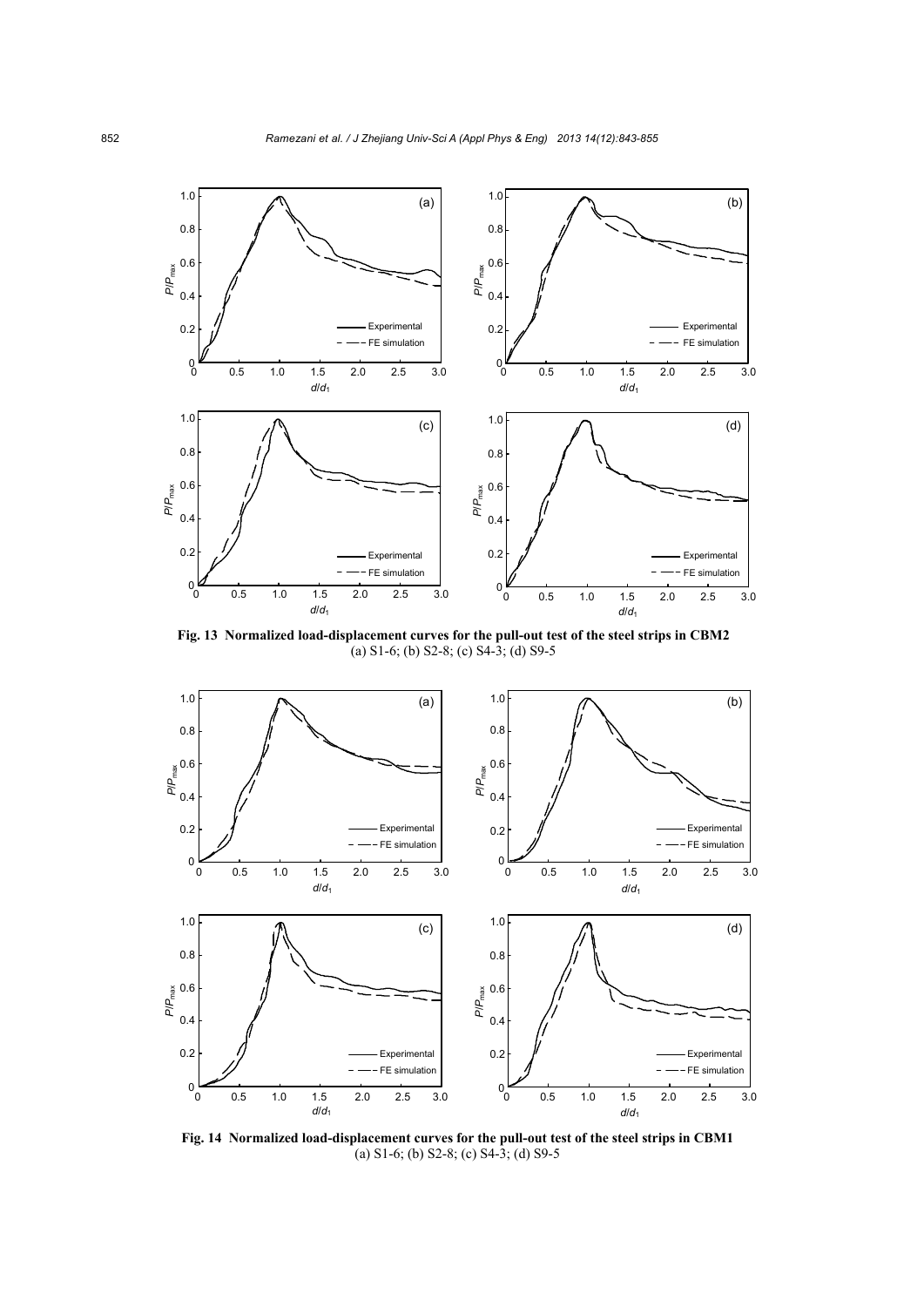

**Fig. 15 Comparison of experimental and FE simulation pull-out forces for different strip geometries for** 



**Fig. 16 Comparison of experimental and FE simulation pull-out forces for different strip geometries for**   $CBM2$ 



**Fig. 17 Comparison of experimental and FE simulation pull-out forces for different strip geometries for**   $CBM1$ 

After the pull-out tests, it was observed that failure occurred in two different modes. One mode involved the splitting of the cement-based material surrounding the steel strip (usually observed in CBM1), and the other involved the shearing of the reinforcement against the surrounding cement-based material (usually observed in CBM2 and CBM3). These are considered as brittle failures, in which the load decreases after reaching the maximum, and are initiated by the formation and growth of cracks. In general, the failure mechanism in pull-out tests was a combination of concrete cone failure and bond failure.

Fig. 18 shows the distribution of the shear stress  $\tau$ , slip *s*, and normal stress  $\sigma_{sx}$  in the steel strip over the bonding area obtained from the analytical model and the FE simulation, corresponding to four different points of the *P*-*d* curve of the pull-out test of the steel strip without holes (S0 as shown in Fig. 11). For this particular example,  $\tau_m$ =0.86 MPa;  $\tau_1$ =0.37 MPa;  $s_1$ =2.05 mm; and  $s_m$ =40 mm.  $\tau_{ave}$  is determined by calculation of  $P_{\text{max}}$  divided by the contact area.  $s_m$  is an estimated value and is assumed to be equal to  $d<sub>m</sub>$ , which is the maximum displacement on the *P*-*d* curve. All the values increased with increasing distance to the free end  $x$ , and the stresses and slip reached their maximum values at that end. The theoretical and FE analyses showed a very good correlation. The differences between analytical and FE results increased over the whole bonding area as *x* increased. In the analytical model, it is assumed that the bonding layer is exposed only to the shear force and that the normal stresses are uniformly distributed over the crosssection in both the cement-based material and the steel strip. However, the FE simulation showed that the normal stresses, particularly in the cement-based material, were actually not uniformly distributed over the cross-sections, indicating that a partially shear condition existed in the bonding layer. Therefore, the applied load tended to contribute not only to the shear debonding of the layer but also to the bending effect.

The break point in Fig. 18c was due to the crack length *a* that continues to increase throughout the analysis. At the cracked area  $(L-a \le x \le L)$ , the shear stress was constant  $(\tau = \tau_1)$ ; while at the bonded area (0)  $\langle x \rangle$   $\langle L - a \rangle$ , the shear stresses kept climbing, although the distributions were different in the analytical and FE models. This also affected the distribution of slip *s*. Similarly, the normal stress  $\sigma_{sx}$  distribution is shown for both models. The normal stress  $\sigma_{sx}$  was softened at the cracked area as a result of the reduced bonding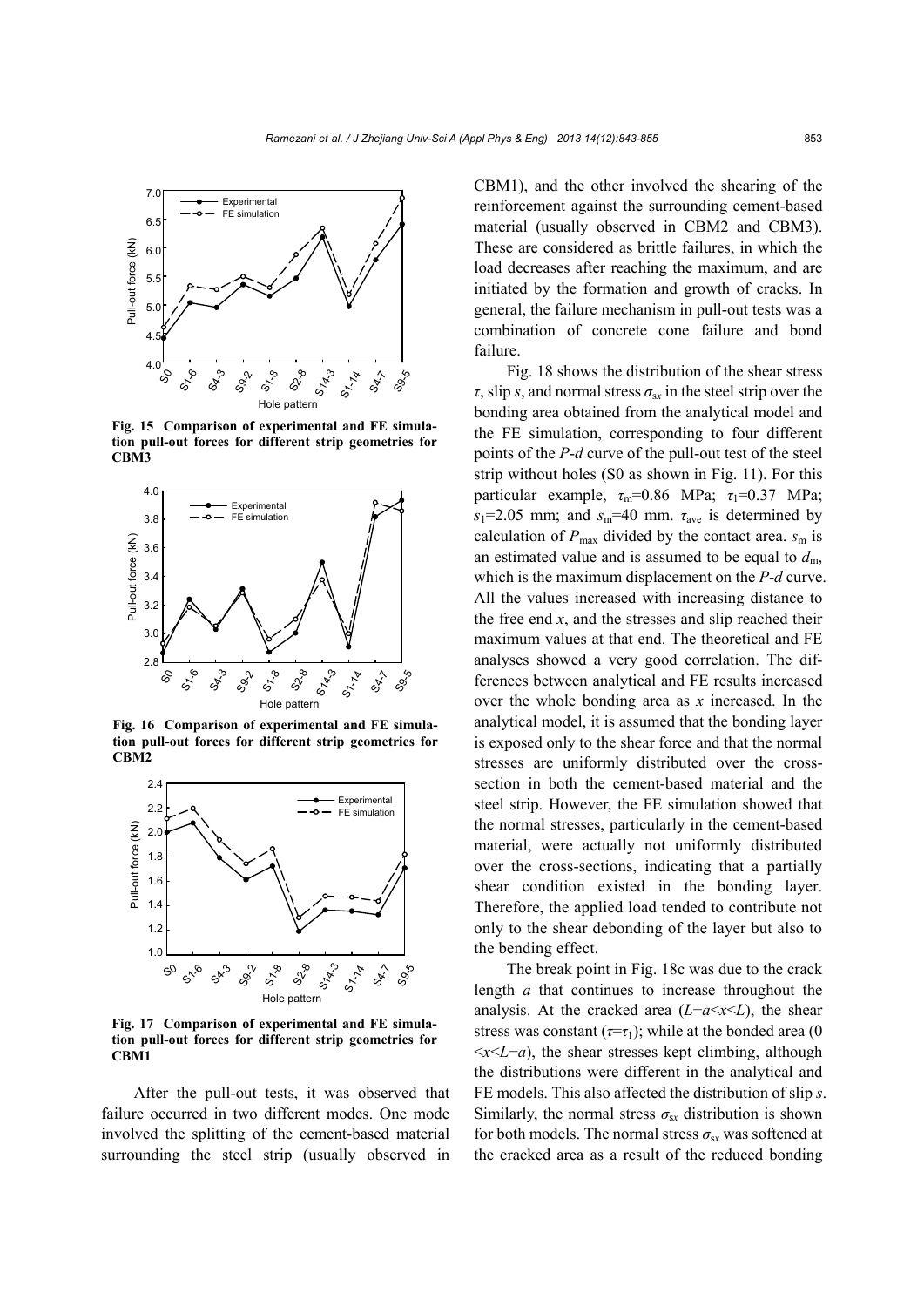

**Fig. 18 Distribution of slip, shear stress, and normal stress in the steel strip S0 over the bonding area at different**  loading stages  $(\sigma_{\text{sym}}=P_{\text{max}}/(b_{s}t_{s}))$ 

(a)–(c)  $d/d_1 = 0.85$ ; (d)–(f)  $d/d_1 = 1.00$ ; (g)–(i)  $d/d_1 = 1.45$ ; (j)–(l)  $d/d_1 = 2.45$ 

strength, which led to a continuous decrease in the applied load. When the crack length *a* exceeded a certain value, the elastic elongation within the cracked area of steel decreased with the decrease in the applied load, so the total slip *s* reduced accordingly. This phenomenon may not have been easy to capture or identify in the experiments due to the limitation of the apparatus and the insignificance of the differences.

#### **6 Conclusions**

This paper presents the experimental, theoretical, and FE simulation results of pull-out tests of steel strips with different geometries in cement-based material with different mechanical properties. A theoretical method to study the pull-out behaviour of the steel strips in the cement-based material is presented and a local bond-slip relationship is determined using